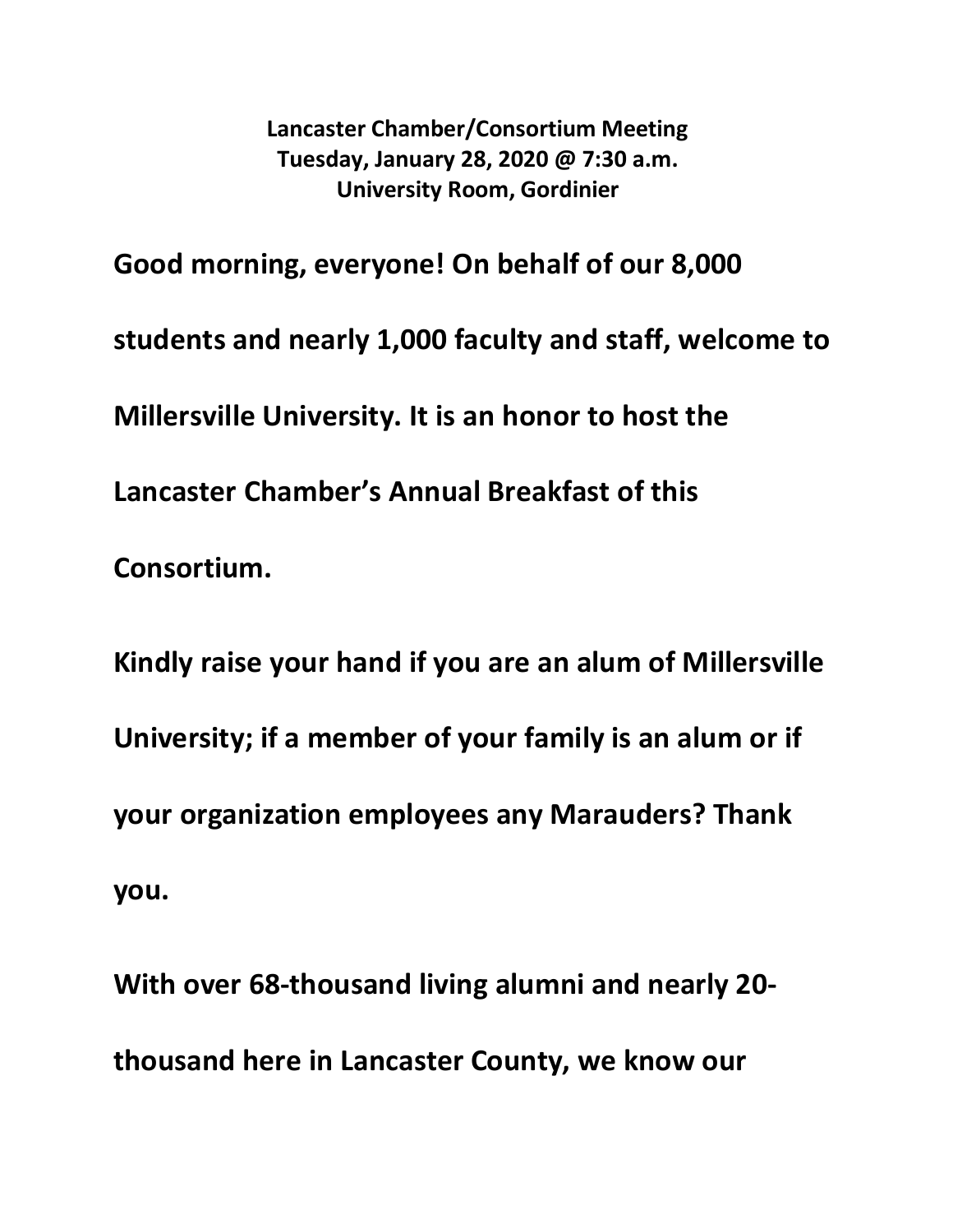**graduates are contributors to our local workforce and engaged in our community.**

**As a member of The Chamber's Board of Directors, I am excited to hear about how your Strategic Plan is guiding the accomplishments of this consortium. I am also eager to learn more about the goals and objectives that will be shared to help our community thrive.**

**Now forgive me for being biased, but we know that our University plays a key role in the Lancaster business community — especially as we discuss workforce development. For example, at last month's Legislative Issues Breakfast, most of our elected officials**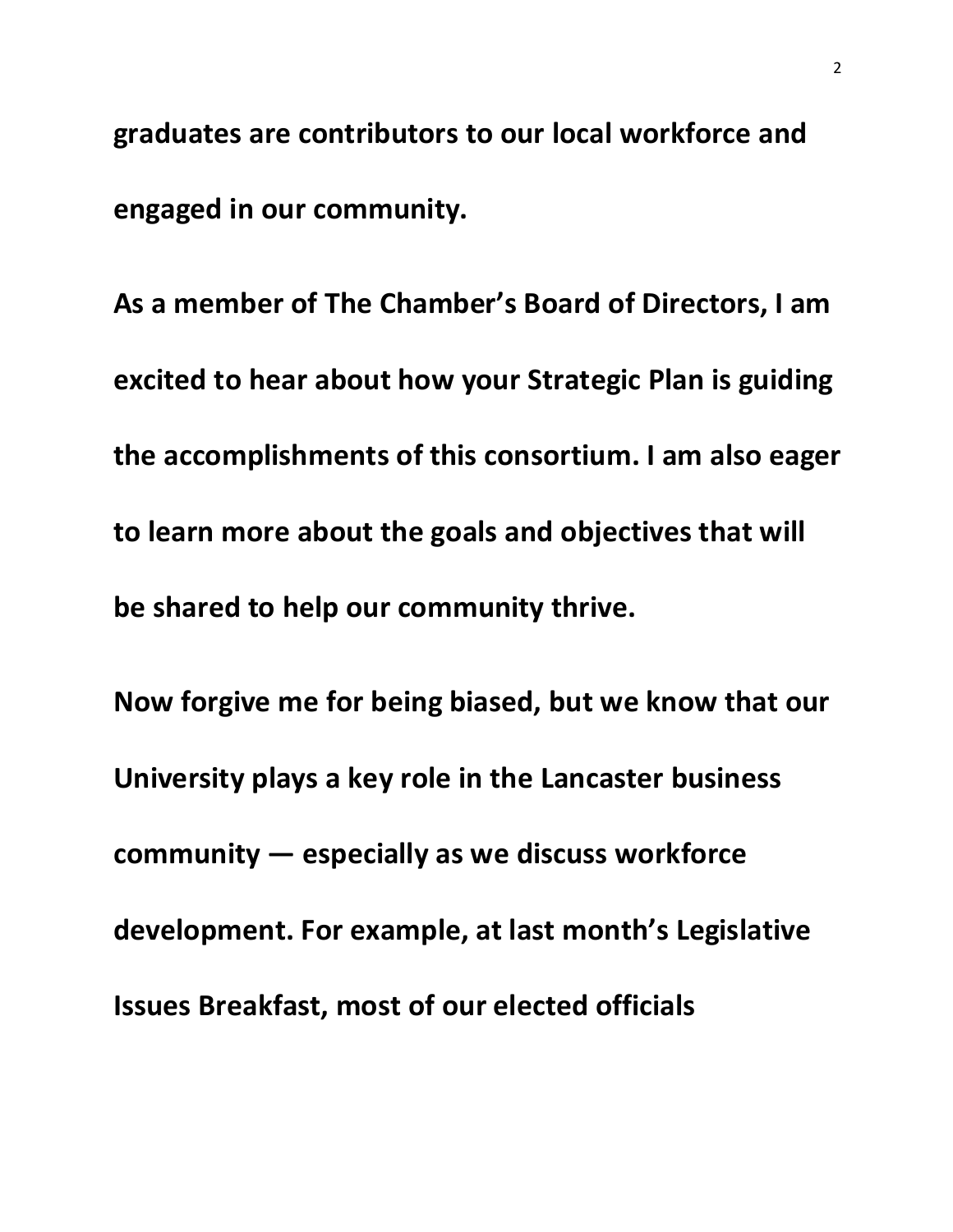**mentioned workforce development as** *the* **ONE number issue for 2020.**

**Since last year, we have developed several new academic programs in partnership with our local industries. Among them are bachelor's degree programs in Advanced Manufacturing Engineering, Population Health and Entertainment Technology. These programs are designed to meet the needs of the labor force in Central Pennsylvania and particularly in Lancaster County. We will continue this partnership by continuous evaluation of our academic programs. Ultimately, our goal is for our graduates to be lifelong learners, who**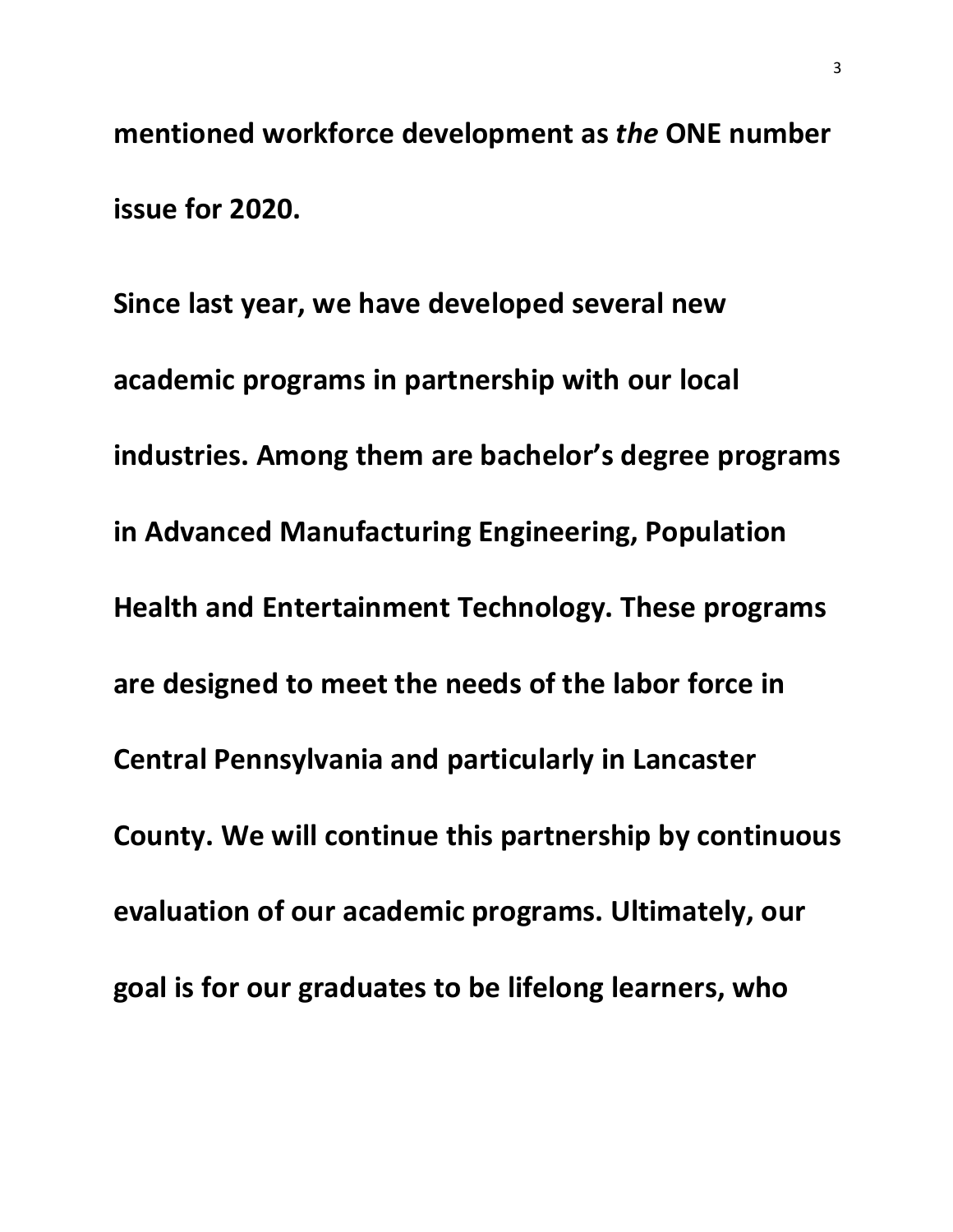**will be able to adapt to the changing needs of industries and businesses.** 

**Speaking of business, I would be remised if I didn't mention the launching of our new College of Business. Established July 1 of last year, our goal is for graduates of this college to have a strong foundation in liberal arts and expert skills in the business specialties. Examples of required courses are business ethics and leadership. We welcome your involvement with this College by providing internships for the students and ultimately preparing them to become your future employees. Our faculty will also be available to providing consulting**